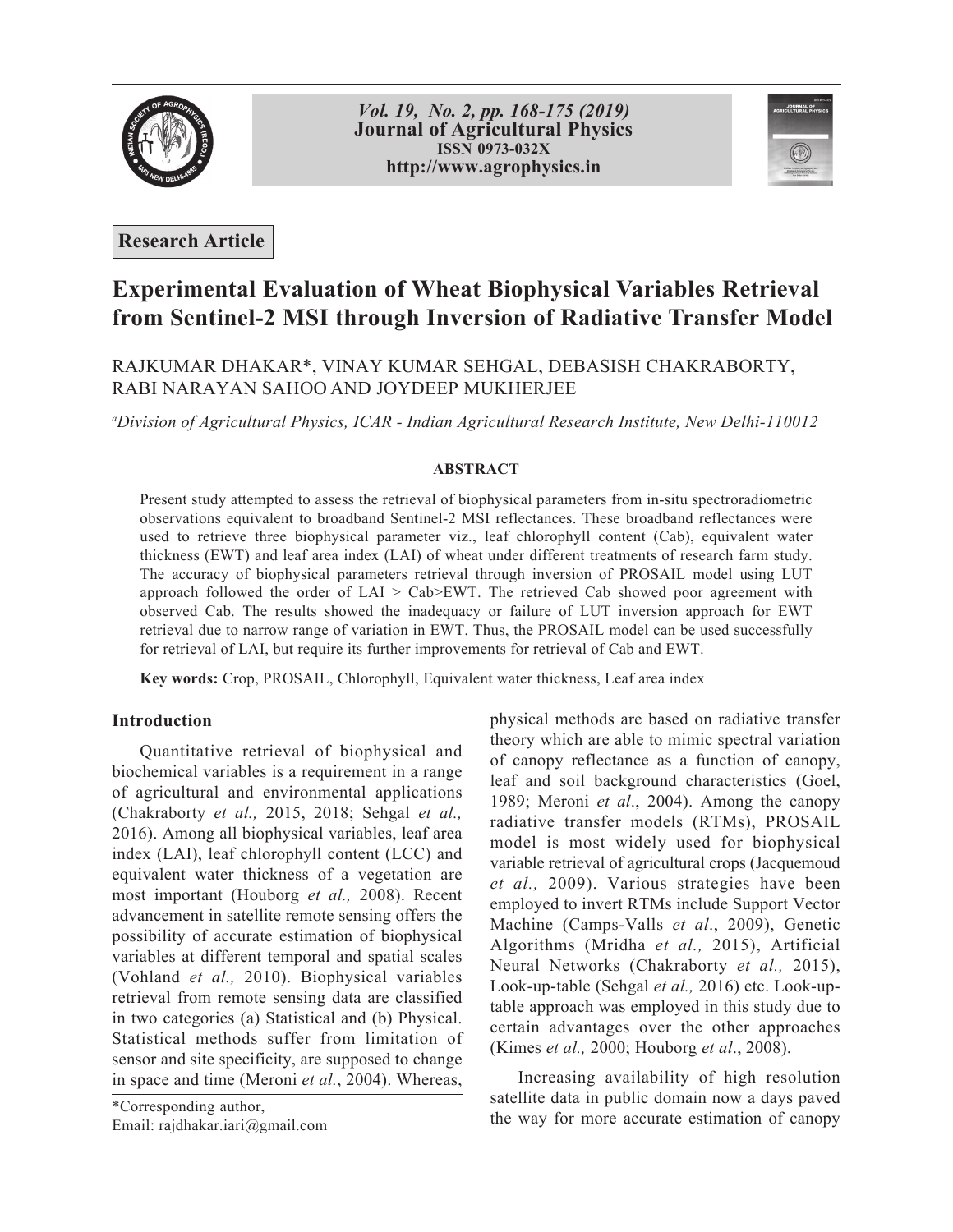biophysical variables in different spatial extent. Among the available satellite data, Landsat-8 Operational Land Imager from NASA and Sentinel-2 MSI from European Space Agency provides the high spatial resolution remote sensing dataset. But, application of plant biophysical parameter retrieval from MSI sensors are limited. In this study, a field experiment was conducted to examine the retrieval of biophysical variables such as LAI, LCC and EWT through PROSAIL inversion using broadband reflectances of Landsat-8 OLI and Sentinel-2 MSI from spectroradiometric observations taken over wheat canopy.

#### **Materials and methods**

#### *Study area*

A field experiment was conducted in the experimental farm (Main Block 4C) of Division of Agricultural Physics, Indian Agricultural Research Institute, New Delhi, located at 28°38′23′′ North latitude and 77°09′27′′ East longitude with altitude of 228.6 meter above mean sea level. The climate is subtropical and semiarid characterized by hot dry summer and cold winter. The mean monthly maximum temperature in the *rabi* season (November to April) ranges from 20 to 36°C and mean monthly minimum temperature from 6 to 19°C. Mean annual rainfall (30 years average) is 769.3 mm, of which 75% is received during the south west monsoon season between July to September and very little rain is received in *rabi* season.

#### *Experimental details*

The area of experimental site was  $540 \text{ m}^2$ , out of which net sown area was 360 m<sup>2</sup>. Experiment was laid out as split plot design, in which each plot has size of  $5\times4$  m<sup>2</sup> with sufficient margins for irrigation channels and bunds. Soils of the site are deep, well drained and sandy loam in texture throughout the profile. Wheat (cv. HD 2967) was raised during the *rabi* season of 2015- 2016 and 2016-17 in split plot design with irrigation as main treatment and date of sowing as sub plot treatments. The field was prepared

following the usual pre-sowing operations like disking and leveling.

*Treatments:* The irrigation treatments were taken as I5: five irrigations (crown root initiation (CRI), tillering, booting, flowering and milking stages), I3: three irrigations (CRI, tillering and flowering stages) and I1: one irrigation (CRI stage). The two dates of sowing treatments were taken D1: Timely sown  $(20<sup>th</sup> Nov 2015)$  and D2: Late sown (9th Dec 2015) during *rabi* season 2015-16 and D1: Timely sown (17<sup>th</sup> Nov 2016) and D2: Late sown (7<sup>th</sup> Dec 2016) during 2016-17.

Manual sowing with the help of hand held seed drill was done with the recommended spacing of 22.5 cm between rows. Utmost care was taken to keep a distance of 5cm between plants which is also followed for the wheat belt of Indo-Gangetic plains. NPK nutrients were applied as recommended dose of fertilizers  $i.e. 120:60:60 kg$  ha<sup>-1</sup>. Nitrogen is applied as urea fertilizer in three split doses (50% as basal during sowing, 25% during CRI stage and 25% during flowering stage). However, in case of one irrigation (I1) treatment, urea was applied at 50% as basal and 50% as top dress during CRI stage synchronizing with irrigation. 100 % P and K were applied as basal dose at the time of sowing in all treatments. The recommended cultural practices of weeding and plant protection measures were followed.

#### *Field observation and measurements*

#### *Leaf Area Index (LAI)*

Plant Canopy Analyser (LAI-2000) of LI-COR was used to measure Leaf Area Index (LAI) following the standard procedure given by Welles and Norman, 1991. Random multiple observations of LAI (at least five) were made at different points within the plot and their average was calculated to represent LAI of that plot.

#### *Equivalent water thickness (EWT)*

Equivalent leaf moisture thickness (EWT), a measure of leaf water content was computed as ratio of volume of leaf water to leaf area. The mathematical equation is as follows: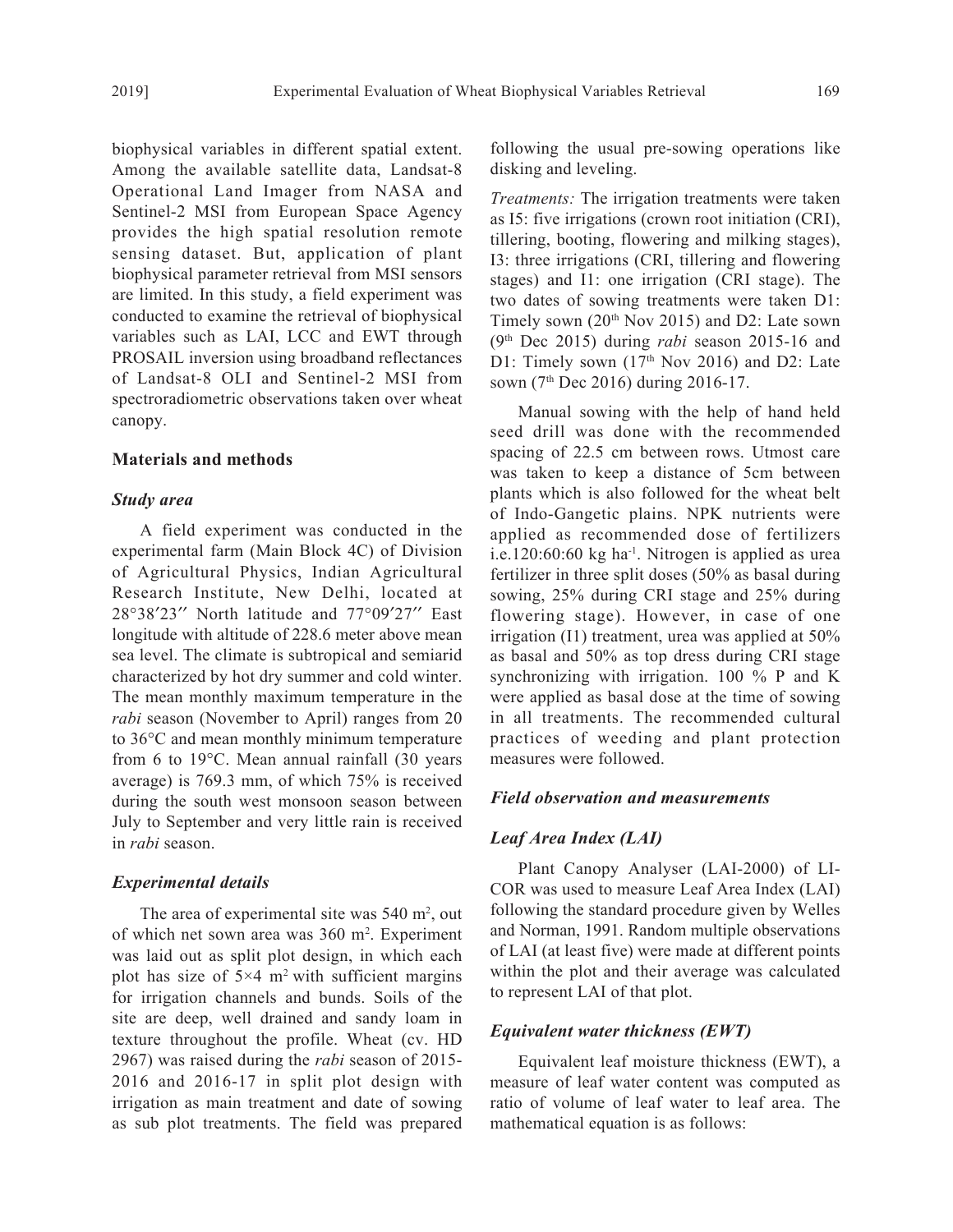$$
EWT = \frac{\left(\boldsymbol{w}_f - \boldsymbol{w}_d\right)}{A^* \rho_w} \tag{1}
$$

Where,  $EWT =$  equivalent water thickness (cm),  $Wf =$  leaf fresh weight (g),  $Wd =$  leaf dry weight (g),  $A =$  leaf area (cm<sup>2</sup>) and  $\rho_w =$  density of water  $(g/cm<sup>3</sup>)$ .

#### *Leaf chlorophyll content (Cab)*

Fresh leaf samples from different treatments were cut and 50 mg of it was weighed accurately on an analytical balance and chlorophyll was extracted by a non-macerated method equilibrating it with 10ml DiMethylSulfOxide (DMSO) in a capped vial and keeping in an oven at 65°C for about 3hrs (Hiscox and Israelstam, 1979). The decanted solution was used to estimate the absorbance at 645 and 663nm wavelength using Spectrophotometer (Thermoscientific, Model: Evolution 300 UV Visible Spectrophotometer). The total leaf chlorophyll content was calculated using the formula given below (Arnon, 1949).

$$
LCC = \frac{(20.2A_{645} + 8.02A_{663})^*V}{100^*W} \qquad \qquad \dots (2)
$$

where,

 $LCC$  = total leaf chlorophyll content (mg  $g^{-1}$  of fresh weight); *A645* = Absorbance at 645 nm;  $A663$  = Absorbance at 663nm;  $V =$  final volume of chlorophyll extract in DMSO;  $W =$  weight of plant sample.

# *Retrieval of biophysical parameters using Spectroradiometric observation*

For reflectance measurement in nadir view over wheat canopy, ASDI FieldSpec-3 hand held spectroradiometer having 25° Field of View (FOV) was used. The spectro-radiometric reflectance measurements at 1 nm interval were integrated to broadband reflectances corresponding to optical bands of Sentinel-2A MSI by using their respective band-wise relative spectral response (RSR) curves. The biophysical parameters retrieval were carried out using inversion of widely used PROSAIL-5B model (Jacquemond *et al.,* 2009) with look-up-table (LUT) approach. The model uses the input parameters in the forward mode to simulate canopy reflectance in the spectral range of 400-2500 nm at 1 nm interval (Table 1). The range of free input parameters were based on *a-priori* knowledge of

**Table 1.** Input parameters of PROSAIL-5B model used to generate LUT for wheat

| Parameter                                    | Abbreviation  | Unit                     | Range of free<br>parameters | Fixed<br>parameters |
|----------------------------------------------|---------------|--------------------------|-----------------------------|---------------------|
| Leaf chlorophyll content                     | Cab           | $\mu$ g cm <sup>-2</sup> | 20-80                       |                     |
| Carotenoid content                           | Car           | $\mu$ g cm <sup>-2</sup> |                             | 1.0                 |
| Brown pigment content                        | Cbrown        | Arbitrary units          |                             | 0.05                |
| Equivalent water thickness                   | $\mathrm{Cw}$ | Cm                       | $0.01 - 0.04$               |                     |
| Dry matter content                           | Cm            | $g \text{ cm}^{-2}$      |                             | 0.005               |
| Leaf structure coefficient                   | N             | No dimension             |                             | 1.5                 |
| Leaf area index                              | LAI           | $m^2 m^{-2}$             | $0.1 - 7.0$                 |                     |
| Average leaf angle                           | Angl          | Degree                   |                             |                     |
| Soil coefficient                             | Psoil         | No dimension             |                             | 0.1                 |
| Fraction of diffuse incoming solar radiation | Skyl          | No dimension             |                             | 0.1                 |
| Hot-spot size parameter                      | <b>H</b> spot | $m m^{-1}$               |                             |                     |
| Hot-spot flag                                | <b>Ihot</b>   | No dimension             |                             |                     |
|                                              |               |                          |                             | (use hot spot)      |
| Solar zenith angle                           | <b>Tts</b>    | Degree                   |                             |                     |
| Sensor/view zenith angle                     | Tto           | Degree                   |                             | $\mathbf{0}$        |
| Relative azimuth                             | Psi           | Degree                   |                             |                     |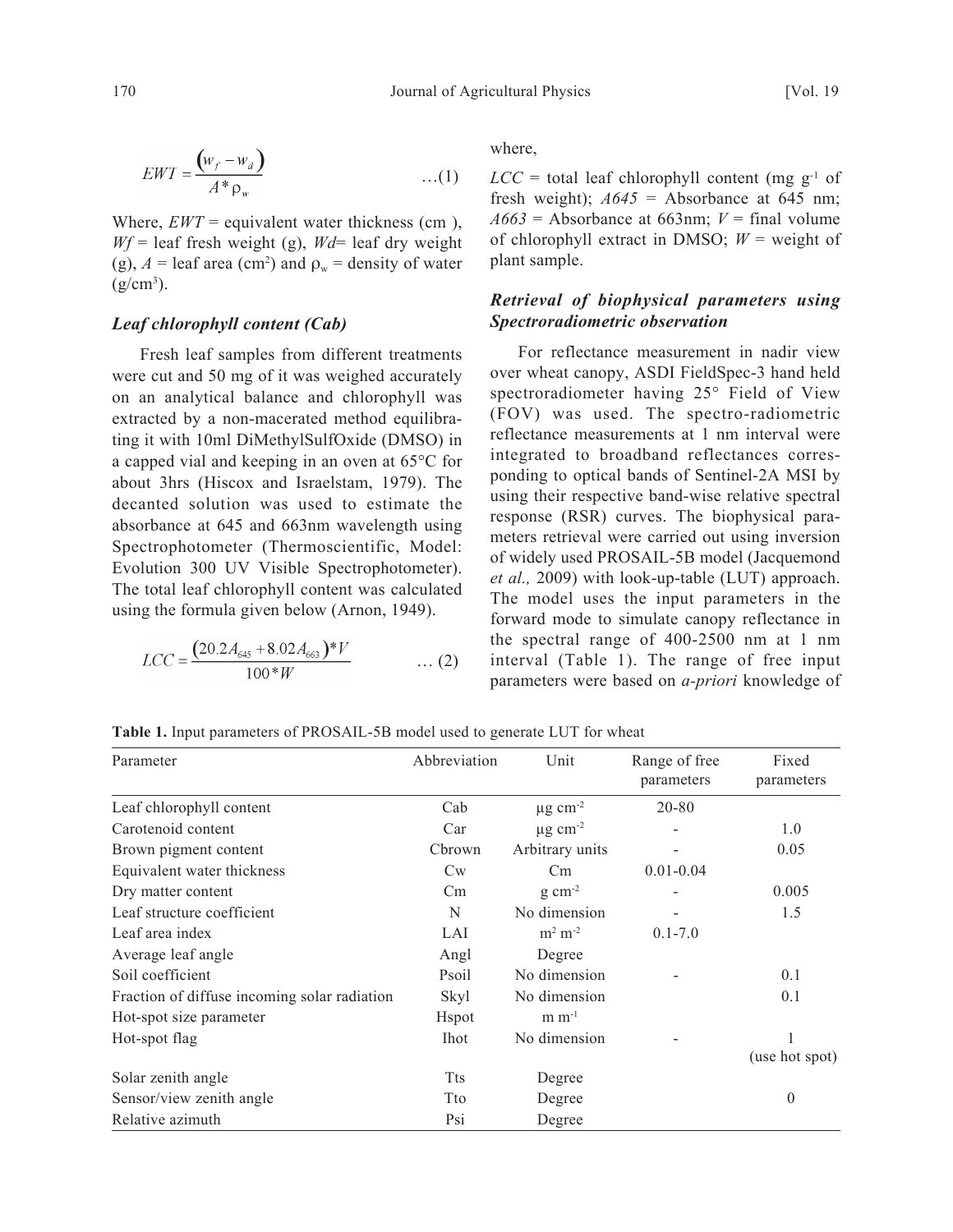the variation in crop biophysical parameters from the field experimental data and as reported in literature. Only three free input parameters viz., chlorophyll content (Cab), leaf area index (LAI) and equivalent water thickness (Cw) were varied. Thus, range of free input parameters and their possible combination generated large number of spectra (here 124000 cases). PROSAIL-5B simulated spectra were also integrated to reflectance corresponding to Sentinel-2 MSI, using band-wise relative spectral response (RSR) functions of respective sensors. The solution was obtained by inverting the measured broadband reflectance through minimizing the error between simulated and measured reflectance using a cost/ merit function. In this study, relative mean square error (rMSE) was used as a cost function which was calculated as:

$$
rMSE = \sum_{i=1}^{n} \frac{(R_{obs} - R_{iut})^2}{R_{obs}}
$$
...(3)

Where,  $R_{obs}$  = observed reflectance at specific spectral band  $i$ ,  $R_{\text{lat}}$  = simulated reflectance in the LUT at that spectral band,  $n =$  number of spectral bands. To avoid ill-poised nature of inversion and increase the consistency of retrieved LAI, final solution was taken as the mean value of best 10% solutions (i.e. having smallest sorted rMSE) as reported by Sehgal *et al*. (2016).

#### *Validation of biophysical variable retrieval*

The retrieved biophysical variable was compared with in-situ measured biophysical variable and its accuracy was evaluated using coefficient of determination  $(R^2)$  and root mean square error (RMSE) and index of agreement (Dindex) and ratio of performance to deviation (RPD). The RMSE was calculated using following formula:

RMSE = 
$$
\sqrt{\frac{\sum_{i=1}^{n} (BV_m - BV_r)^2}{N}}
$$
 ...(4)

Where,  $BV_m =$  in-situ measured biophysical variable of i<sup>th</sup> field,  $BV_r$  = retrieved biophysical variable of  $i<sup>th</sup>$  field and  $N =$  number of observations.

The D-index developed by Willmott (1981) is a standardized measure of the degree of model prediction error and varies between 0 and 1. A value of 1 indicates a perfect match, and 0 indicates no agreement at all. It is calculated as:

D index = 1 - 
$$
\frac{\sum_{i=1}^{n} (BV_r - BV_m)^2}{\sum_{i=1}^{m} (BV_r - BV_m) + |BV_m - BV_m|)^2}
$$
...(5)

where,  $\overline{BV_m}$  = average of in-situ measured biophysical variable over all fields

#### **Results and Discussion**

Spectroradiometric reflectances were integrated to Sentinel-2 MSI sensor equivalent broadband reflectances. These broadband reflectances were used to retrieve three biophysical parameter viz., leaf chlorophyll content (Cab), equivalent water thickness (EWT) and leaf area index (LAI) of wheat under different treatments of research farm study. The biophysical variables were retrieved through inversion of PROSAIL-5B model using look-uptable approach. Because PROSAIL is one of the most accepted canopy RTM which have been inverted to derive canopy biophysical variables from hyperspectral and multispectral remote sensing observations (Darvishzadeh *et al.,* 2008; Vohland *et al.,* 2010; Sehgal *et al.,* 2016). We used LUT approach for inversion of PROSAIL because of its better performance as reported in literature (Mridha *et al.,* 2015; Chakraborty *et al.,* 2015; Sehgal *et al.,* 2016).

The comparison of observed versus retrieved Cab, EWT and LAI over different treatments in the both years using LUT inversion of MSI reflectance is shown in Figure 1-3. The results showed that retrieval of canopy chlorophyll content was largely underestimated in the season 2015-16 (Fig. 1). The observed Cab varied between 33 and 53 µg/cm<sup>2</sup>, while retrieved Cab varied between 31 and 45  $\mu$ g/cm<sup>2</sup> in the season 2015-16 with RMSE of  $6.24 \mu g/cm^2$ . The degree of underestimation in the season 2016-17 was lower as compared to 2015-16. The RMSE of Cab retrieval was  $4.97 \mu g/cm^2$  in the season 2016-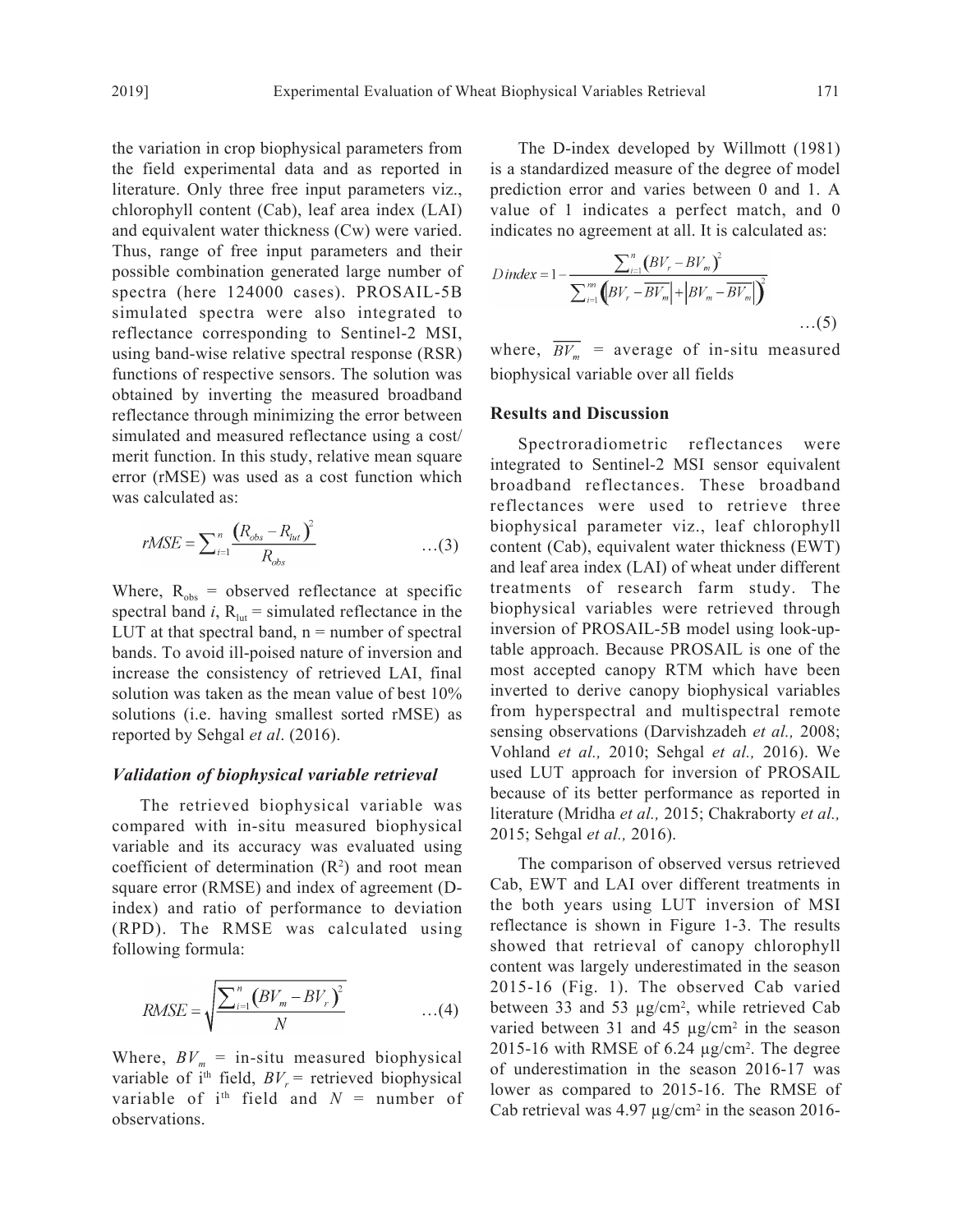

**Fig. 1.** Scatter plot of observed versus retrieved chlorophyll content using LUT inversion of PROSAIL model in two years (a) 2015-16 and (b) 2016-17



**Fig. 2.** Scatter plot of observed versus retrieved equivalent water thickness using LUT inversion of PROSAIL model in two years (a) 2015-16 and (b) 2016-17

17. The retrieved Cab showed poor agreement with observed Cab as shown by low  $\mathbb{R}^2$  of 0.58 and 0.52 in the season 2015-16 and 2016-17, respectively. This may be attributed to weak signal transmission from leaf to canopy scale resulting in relatively inaccurate retrieval of leaf biochemical variables by canopy reflectance (Asner, 1998; Jacquemoud *et al.,* 1996). Further predominant absorption in visible region by chlorophyll molecules may propagate error in PROSAIL simulations leading to relatively

accurate estimation of leaf chlorophyll. Our results are in conformity with the previous studies (Mridha *et al.,* 2015; Chakraborty *et al.,* 2015; Sehgal *et al.,* 2016).

Wheat equivalent water thickness showed no agreement between measured and retrieved through model inversion as exhibited by very poor  $\mathbb{R}^2$  (Fig. 2). The observed EWT varied between 0.0142 cm and 0.022 cm while retrieved EWT varied between 0.0116 cm and 0.0265 cm.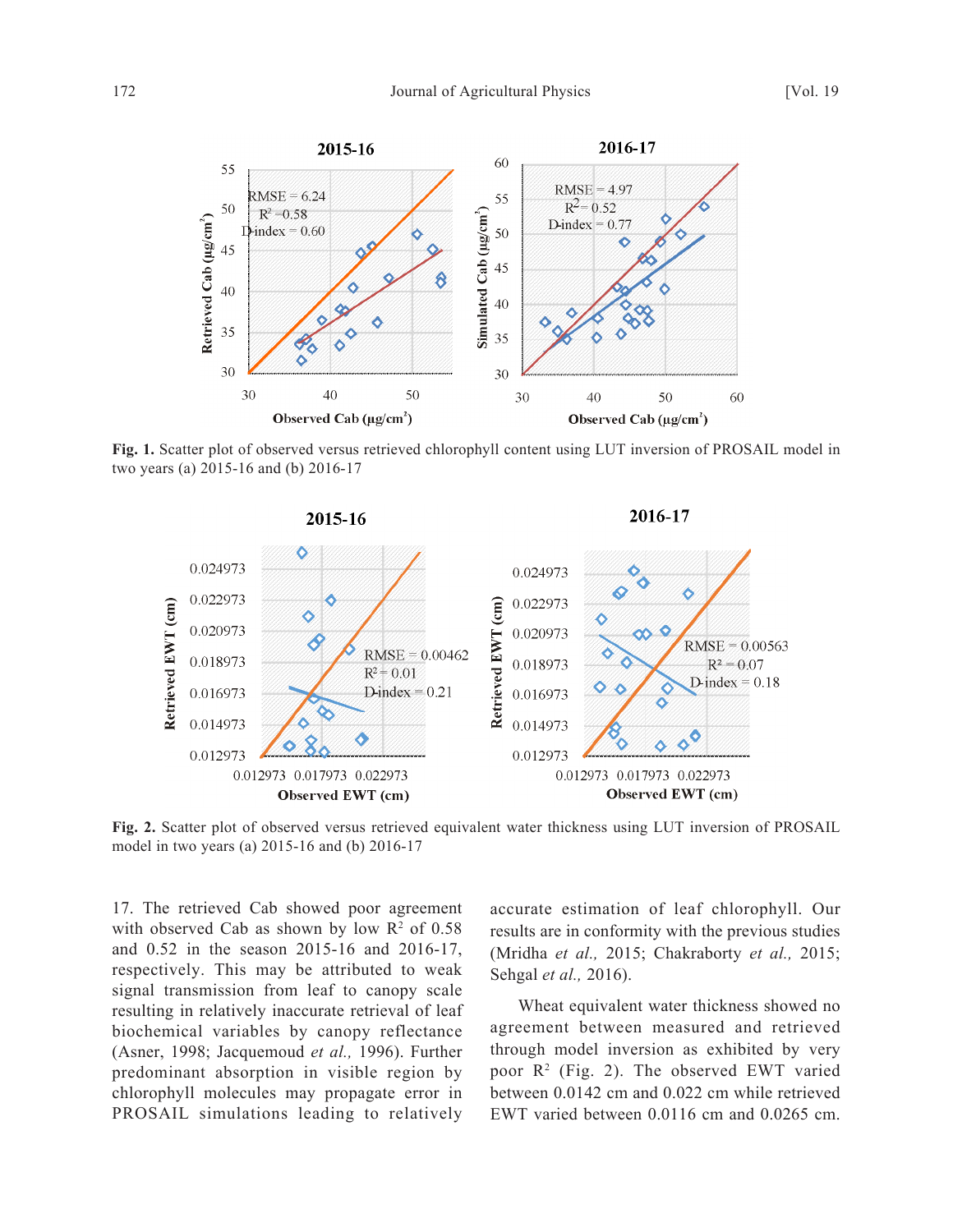

**Fig. 3.** Scatter plot of observed versus retrieved LAI using LUT inversion of PROSAIL model in two years (a) 2015-16 and (b) 2016-17

The normalized RMSE of EWT retrieval was 26% and 33% of observed value in 2015-16 and 2016- 17, respectively. The results showed the inadequacy or failure of LUT inversion approach for EWT retrieval due to narrow range of variation in EWT (Sehgal *et al.,* 2016).

The performance of LUT based model inversion for LAI retrieval was carried out by comparison of observed and retrieved values (Fig. 3). The results showed that model inversion satisfactorily retrieved the LAI over different treatment in both the seasons. The measured LAI varied between 1.12 and 5.6 while retrieved LAI varied between 1.15 and 5.0. The retrieved LAI showed good agreement with observed one with R2 of 0.77 and 0.80, RMSE of 0.64 and 0.49 and D-index of 0.93 and 0.92 in the season 2015-16 and 2016-17, respectively.

Overall the accuracy of biophysical parameters retrieval through inversion of PROSAIL model using LUT approach from Sentinel-2 MSI sensor followed the order of LAI > Cab > EWT. As LAI is one of the aspect to determine canopy architecture, relatively accurate retrieval of LAI may be ascribed to fact that canopy architecture significantly contribute to total canopy reflectance than biochemical parameters (Kneubuhler, 2002; Vohland and

Jarmer, 2008). Moreover, changes in LAI has large influence on reflectances in NIR and Red wavelength regions and has moderate sensitivity in Green wavelength region may also contribute to better simulation by PROSAIL resulted in relatively accurate inversion (Jacquemoud *et al.,* 2009).

## **Conclusions**

A field experiment with different treatments of date of sowing and water stress was conducted to create the variation in leaf chlorophyll content (Cab), leaf area index (LAI) and leaf moisture content (EWT) in wheat. The spectroradiometric observations in different treatments were converted to equivalent Sentinel-2 satellite multispectral bands. The study focuses on simultaneous retrieval of leaf chlorophyll content (Cab), leaf area index (LAI) and leaf moisture content (EWT) in wheat through look-up-table inversion of PROSAIL canopy radiative transfer model from equivalent Sentinel-2 multispectral data. The accuracy of biophysical parameters retrieval through inversion of PROSAIL model using LUT approach sensor followed the order of  $LAI > Cab > EWT$ . Thus, the PROSAIL model can be used successfully for retrieval of LAI, but require its further improvements for retrieval of Cab and EWT.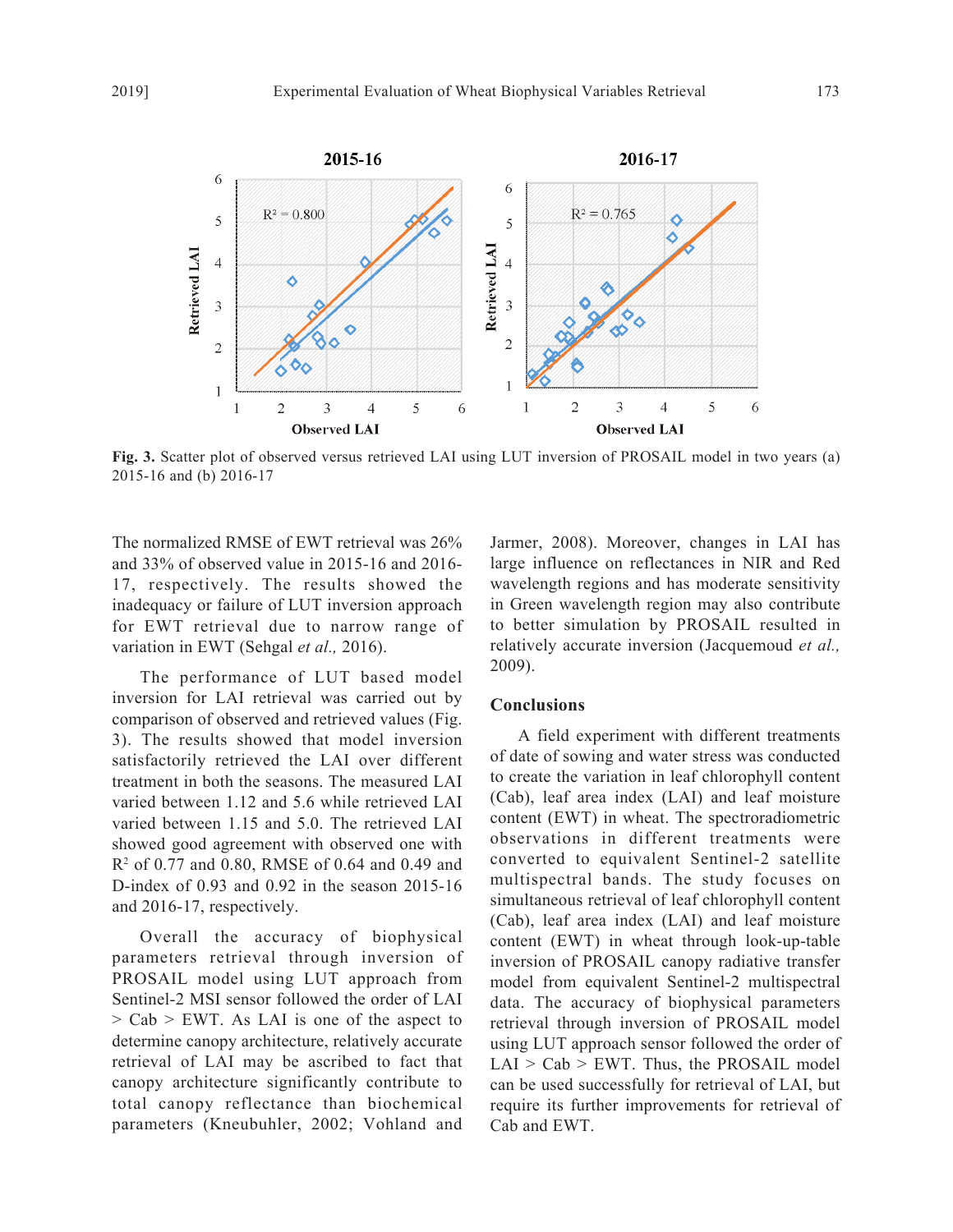#### **Acknowledgements**

The first author acknowledges his employer for granting study leave to undertake PhD. Authors acknowledge the research facilities extended by Head, Division of Agricultural Physics, Indian Agricultural Research Institute, New Delhi. This work was funded by ICAR-National Innovations on Climate Resilient Agriculture (NICRA) project and IARI in-house project [CRSCIARISIL2014028260].

## **References**

- Arnon, D.I. 1949. Copper enzyme in isolated chloroplast: Polyphenol oxidase in Beta vulgaris. *Plant Physiology,* **24**: 1-15.
- Asner, G.P. 1998. Biophysical and biochemical sources of variability in canopy reflectance. *Remote Sensing of Environment*, **64**(3): 234-253.
- Camps-Valls, G., Munoz-Mari, J., Gomez-Chova, L., Richter, K. and Calpe Maravilla, J. 2009. Biophysical parameter estimation with a semisupervised support vector machine. *IEEE Geoscience and Remote Sensing Letters,* **6** (2): 248-252.
- Chakraborty, D., Sehgal, V.K., Sahoo, R.N., Pradhan, S. and Gupta, V.K. 2015. Study of the anisotropic reflectance behaviour of wheat canopy to evaluate the performance of radiative transfer model PROSAIL5B. *Journal of Indian Society of Remote Sensing,* **43**(2): 297-310.
- Chakraborty, D, Sehgal, V.K., Ray, M., Dhakar, R., Sahoo, R.N., Das, D.K., Manjiah, K.M., Lal, K. and Kumar, P. 2018. District-wise Statistical Yield Modelling of Wheat using Weather and Remote Sensing Inputs. *Journal of Agricultural Physics*, **18**(1): 48-57.
- Darvishzadeh, R., Skidmore, A., Schlerf, M., Atzberger, C., Corsi, F. and Cho, M. 2008. LAI and chlorophyll estimation for a heterogeneous grassland using hyperspectral measurements. *ISPRS Journal of Photogrammetry and Remote Sensing,* **63**(4): 409-426.
- Goel, N.S. 1989. Inversion of canopy reflectance models for estimation of biophysical parameters from reflectance data. *Theory and Applications of Optical Remote Sensing*, 205-251.
- Hiscox, J.D. and Israelstam, G.F. 1979. A method for the extraction of chlorophyll from leaf tissue without maceration. *Canadian Journal of Botany*, **57**(12): 1332-1334.
- Houborg, R. and Eva, B. 2008. Mapping leaf chlorophyll and leaf area index using inverse and forward canopy reflectance modeling and SPOT reflectance data. *Remote Sensing of Environment,* **112**(1): 186-202.
- Jacquemoud, S., Ustin, S.L., Verdebout, J., Schmuck, G., Andreoli, G. and Hosgood, B. 1996. Estimating leaf biochemistry using the PROSPECT leaf optical properties model. *Remote Sensing of Environment*, **56**(3): 194-202.
- Jacquemoud, S., Verhoef, W., Baret, F., Bacour, C., Zarco-Tejada, P.J., Asner, G.P., ... and Ustin, S.L. 2009. PROSPECT+ SAIL models: A review of use for vegetation characterization. *Remote Sensing of Environment*, **113**: S56-S66.
- Kimes, D.S., Knyazikhin, Y.P.J.A.A.G.F., Privette, J.L., Abuelgasim, A.A. and Gao, F. 2000. Inversion methods for physically based models. *Remote Sensing Reviews*, **18**(2-4): 381-439.
- Kneubuhler, M. 2002. Spectral assessment of crop phenology based on spring wheat and winter barley. *Ph.D. Thesis*, University of Zurich, Switzerland.
- Meroni, M., Colombo, R. and Panigada, C. 2004. Inversion of a radiative transfer model with hyperspectral observations for LAI mapping in poplar plantations. *Remote Sensing of Environment*, **92**(2): 195-206.
- Mridha, N., Sahoo, R.N., Sehgal, V.K., Krishna, G., Pargal, S., Pradhan, S., ... and Kumar, D.N. 2015. Comparative evaluation of inversion approaches of the radiative transfer model for estimation of crop biophysical parameters. *International Agrophysics*, **29**(2): 201-212.
- Sehgal, V.K., Chakraborty, D. and Sahoo, R.N. 2016. Inversion of radiative transfer model for retrieval of wheat biophysical parameters from broadband reflectance measurements. *Information Processing in Agriculture*, **3**(2): 107-118.
- Vohland, M. and Jarmer, T. 2008. Estimating structural and biochemical parameters of grassland from spectroradiometer data by radiative transfer modelling (PROSPECT +